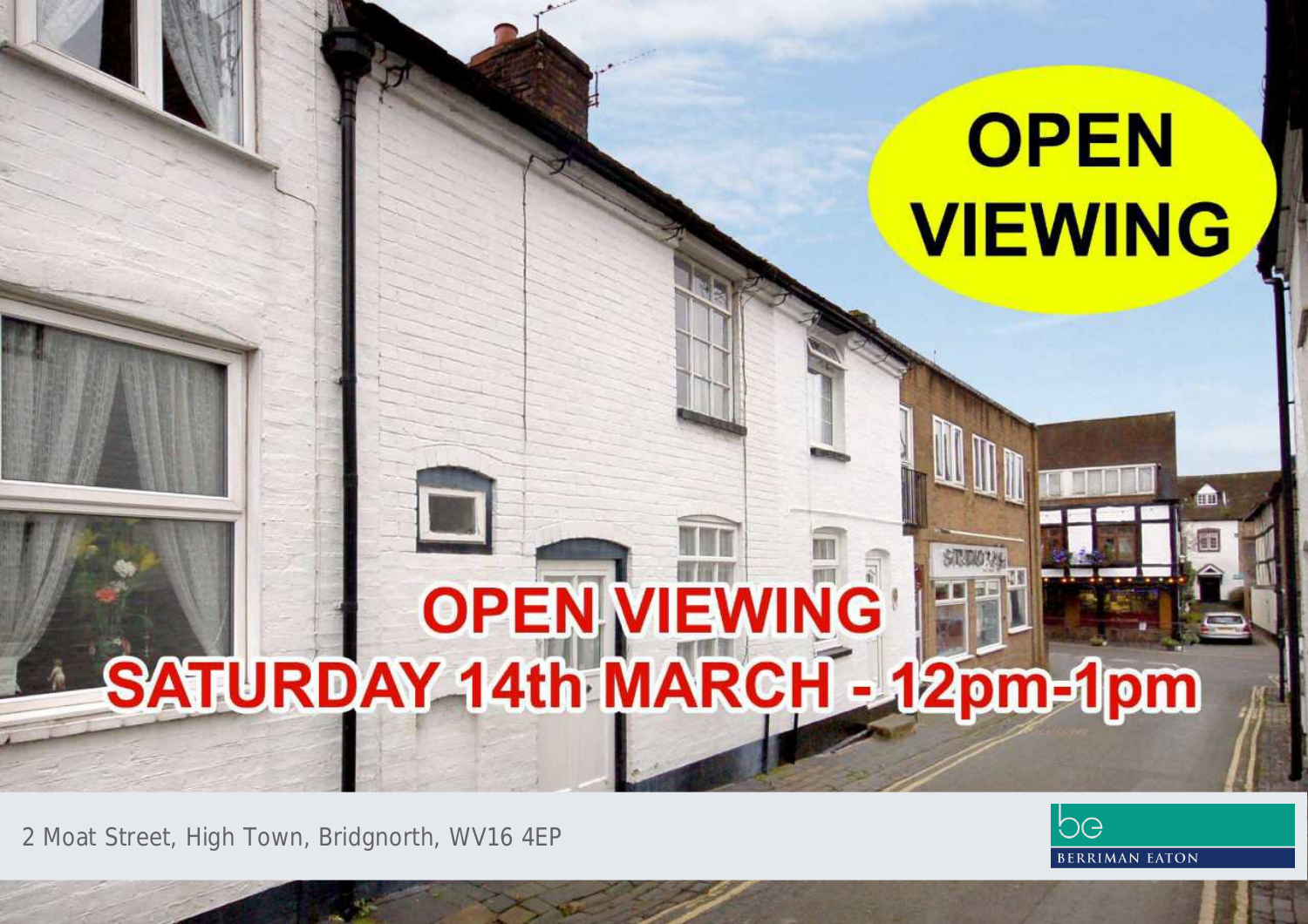### **2 Moat Street, High Town, Bridgnorth, WV16 4EP**

**OPEN VIEWING - Saturday 14th March 12 - 1pm**

**A characterful cottage in the heart of High Town, having potential for further improvement. Much Wenlock 8.4 miles - Telford 13.3 miles - Shrewsbury 20.8 miles - Kidderminster 14.5 miles - Wolverhampton 14.5 miles.**

**(All distances are approximate).**

#### LOCATION

Moat Street is a sought after location in the centre of this historic market town. This very unique location provides the freedom to participate on foot the towns excellent range of facilities that include a large selection of shops, pubs/bars, cafés and restaurants. Along with a selection of first and secondary schooling, healthcare and sports facilities. There are also many attractions for visitors such as the Severn Valley Railway, Northgate museum, funicular cliff railway and River Severn walks.

#### ACCOMMODATION

2 Moat Street is a terraced cottage offering scope for further improvements and could make an ideal buy to let or first home. Internally the cottage comprises a lounge with feature fireplace housing a coal effect gas fire with stairs off to the first floor. An archway leads though into the kitchen area having an electric cooker point, selection of units with work tops over and a stainless steel sink unit. Off the kitchen is an inner hallway leading to the bathroom and door to the rear courtyard. To the first floor are two bedrooms.

#### **OUTSIDE**

To the rear is a small enclosed courtyard area with a brick outhouse making ideal storage. Parking permits are available through Shropshire Council.

#### SERVICES:

We are advised by our client that mains water, drainage and electricity are connected. Verification should be obtained from your surveyor.

#### TENURE:

We are advised by our client that the property is FREEHOLD. Verification should be obtained by your Solicitors.

#### COUNCIL TAX:

Shropshire Council: Tax band: B.

#### FIXTURES AND FITTINGS:

By separate negotiation.

#### VIEWING ARRANGEMENTS:

Viewing strictly by appointment only. Please contact the BRIDGNORTH OFFICE.

#### DIRECTIONS:

From our offices in Whitburn Street, turn left and proceed under the Northgate. Turn immediately right into Moat Street and the property is positioned a short distance along on the right handside identified by our for sale board.

**13/15 High Street Tettenhall Wolverhampton WV6 8QS 01902 747744 tettenhall@berrimaneaton.co.uk**

**22/23 Whitburn Street Bridgnorth Shropshire WV16 4QN 01746 766499 bridgnorth@berrimaneaton.co.uk**

**www.berrimaneaton.co.uk**

**High Street Wombourne Wolverhampton WV5 9DP 01902 326366 wombourne@berrimaneaton.co.uk**

Offers in excess of £100,000



**IMPORTANT NOTICE:** Every care has been taken with the preparation of these Particulars but they are for general guidance only and complete accuracy cannot be guaranteed. Areas, measurements and distances are approximate and the text, photographs and plans are for guidance only. If there is any point which is of particular importance please contact us to discuss the matter and seek professional verification prior to exchange of contracts.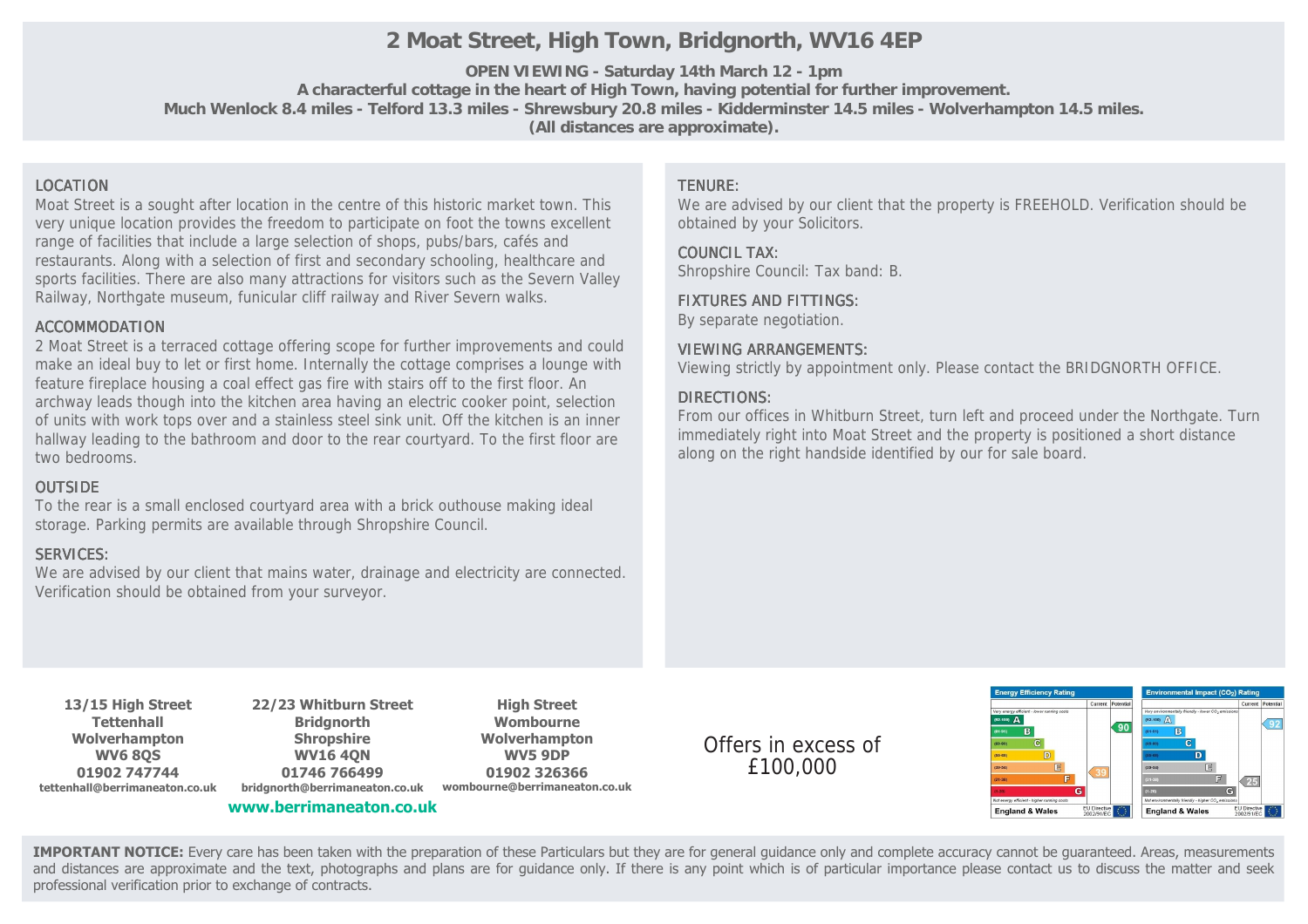

LANDING BEDROOM<br>9' x 8'2  $2.7m \times 2.5m$ BEDROOM<br>15'5 x 8'5<br>4.7m x 2.6m

**GROUND FLOOR** 

1ST FLOOR

TOTAL APPROX. FLOOR AREA 609 SQ.FT. (56.6 SQ.M.)<br>Measurements are approximate. Not to scale. Illustrative purposes only<br>Made with Metropix ©2013